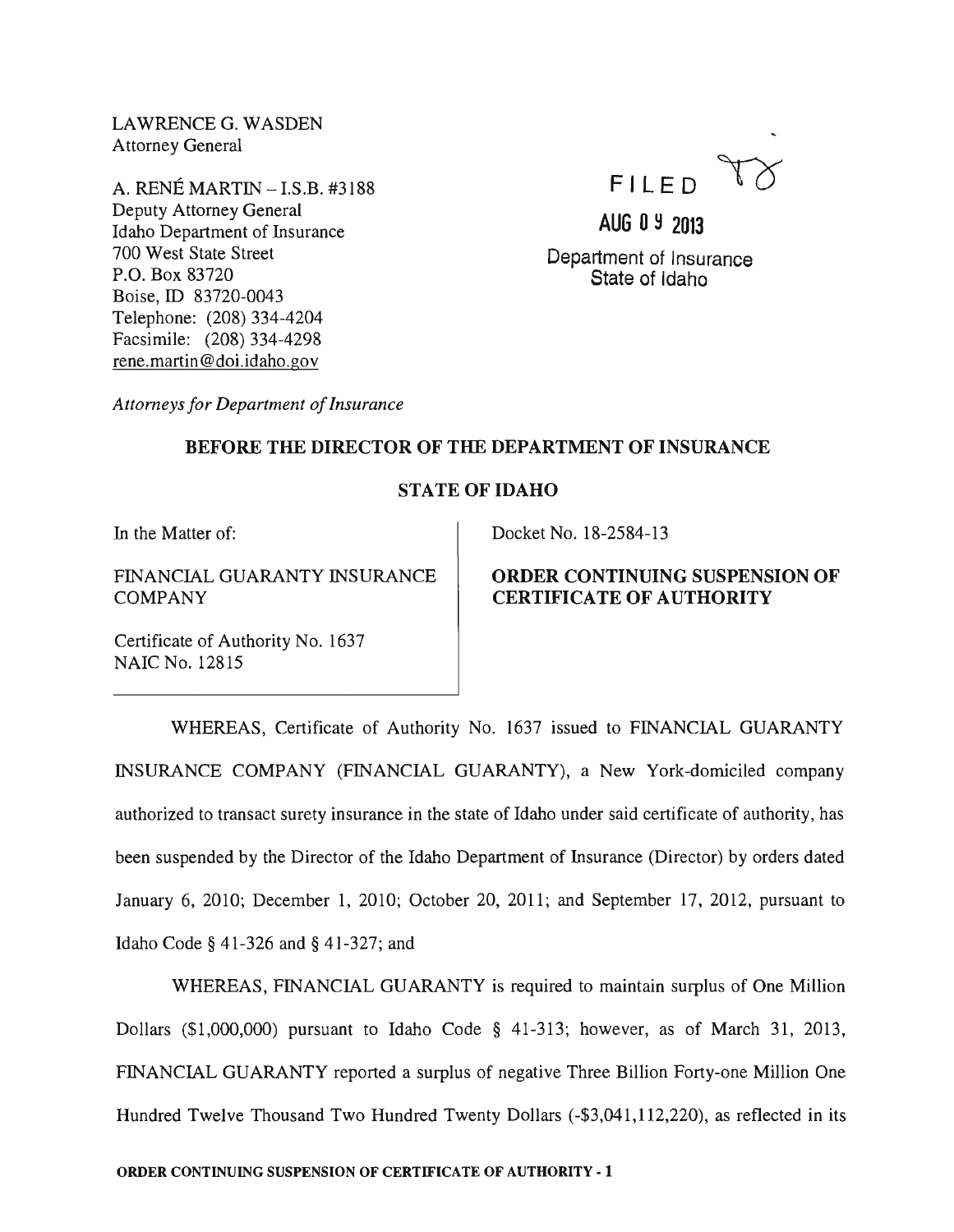statutory financial statement of that date, and therefore does not meet the requirements for maintaining surplus set forth at Idaho Code § 41-313, and thus does not meet the requirements for holding a certificate of authority in the state of Idaho; and

WHEREAS, FlNANCIAL GUARANTY was placed into rehabilitation on June 28, 2012, by order of the Supreme Court of the State of New York, County of New York, in Index No. 40126512012, based on the petition of the Superintendent of Financial Services of the State of New York, and remains in such status as of the current date;

NOW, THEREFORE, IT IS HEREBY ORDERED, pursuant to Idaho Code  $§$  41-326(1)(b) (based on deficiency of surplus) and  $§$  41-327(3) (based on rehabilitation proceedings continuing in place), that Certificate of Authority No. 1637 issued to FlNANCIAL GUARANTY be CONTlNUED IN SUSPENSION, effective immediately, for a period of one (l) year from the date of this order. The Director may terminate the license suspension sooner if the cause of said suspension is corrected and FlNANCIAL GUARANTY is otherwise in compliance with title 41, Idaho Code.

IT IS FURTHER ORDERED that FlNANCIAL GUARANTY comply with the requirements of Idaho Code § 41-329, including § 41-329(2), which provides: "During the suspension period the insurer shall not solicit or write any new business in this state, but shall file its annual statement, pay fees, licenses, and taxes as required under this code, and may service its business already in force in this state, as if the certificate of authority had continued in full force."

IT IS FURTHER ORDERED, pursuant to Idaho Code § 41-330(1), that, within four (4) days after notice of this suspension is provided, FINANCIAL GUARANTY shall notify, by any available means, every person authorized to write business in the state of Idaho by said insurance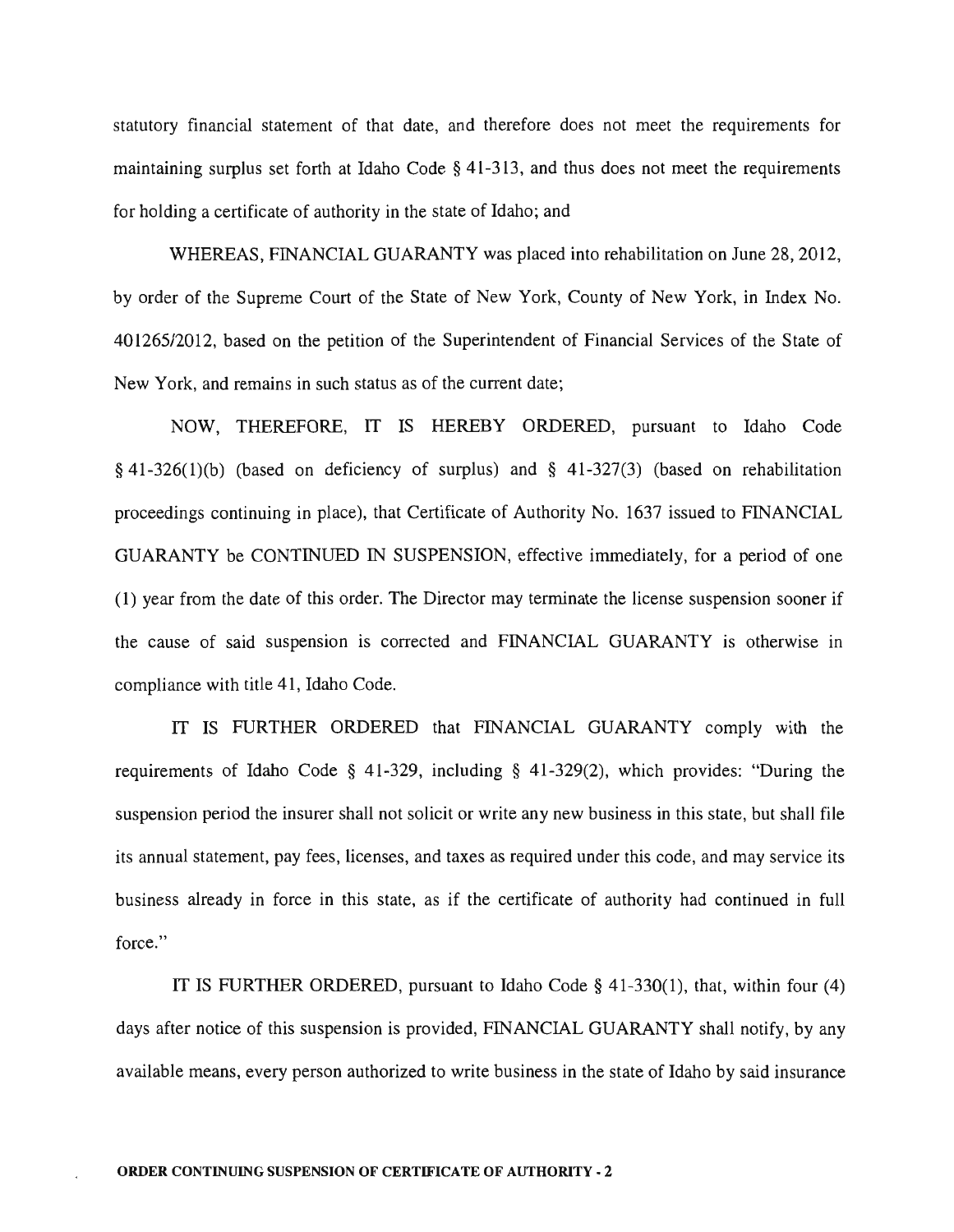company, to immediately cease to write any further insurance business for FINANCIAL GUARANTY in Idaho.

DATED this  $\frac{9 \text{ h}}{1 \text{ day of August, }2013.}$ 

STATE OF IDAHO DEPARTMENT OF INSURANCE

more, Dep.Director

 $\overline{+}$ o $\overline{v}$  WILLIAM W. DEAL Director

#### NOTIFICATION OF RIGHTS

This is a final order of the Director. Any party may file a motion for reconsideration of this final order within fourteen (14) days of the service date of this order. The agency will dispose of the petition for reconsideration within twenty-one (21) days of its receipt, or the petition will be considered denied by operation of law. *See* Idaho Code § 67-5246(4).

Pursuant to Idaho Code §§ 67-5270 and 67-5272, any party aggrieved by this final order or orders previously issued in this case may appeal this final order and all previously issued orders in this case to district court by filing a petition in the district court of the county in which:

- i. A hearing was held,
- ii. The final agency action was taken,
- iii. The party seeking review of the order resides, or operates its principal place of business in Idaho, or
- iv. The real property or personal property that was the subject of the agency action is located.

An appeal must be filed within twenty-eight (28) days of (a) the service date of this final order, (b) an order denying petition for reconsideration, or (c) the failure within twenty-one (21) days to grant or deny a petition for reconsideration, whichever is later. *See* Idaho Code

#### ORDER CONTINUING SUSPENSION OF CERTIFICATE OF AUTHORITY· 3